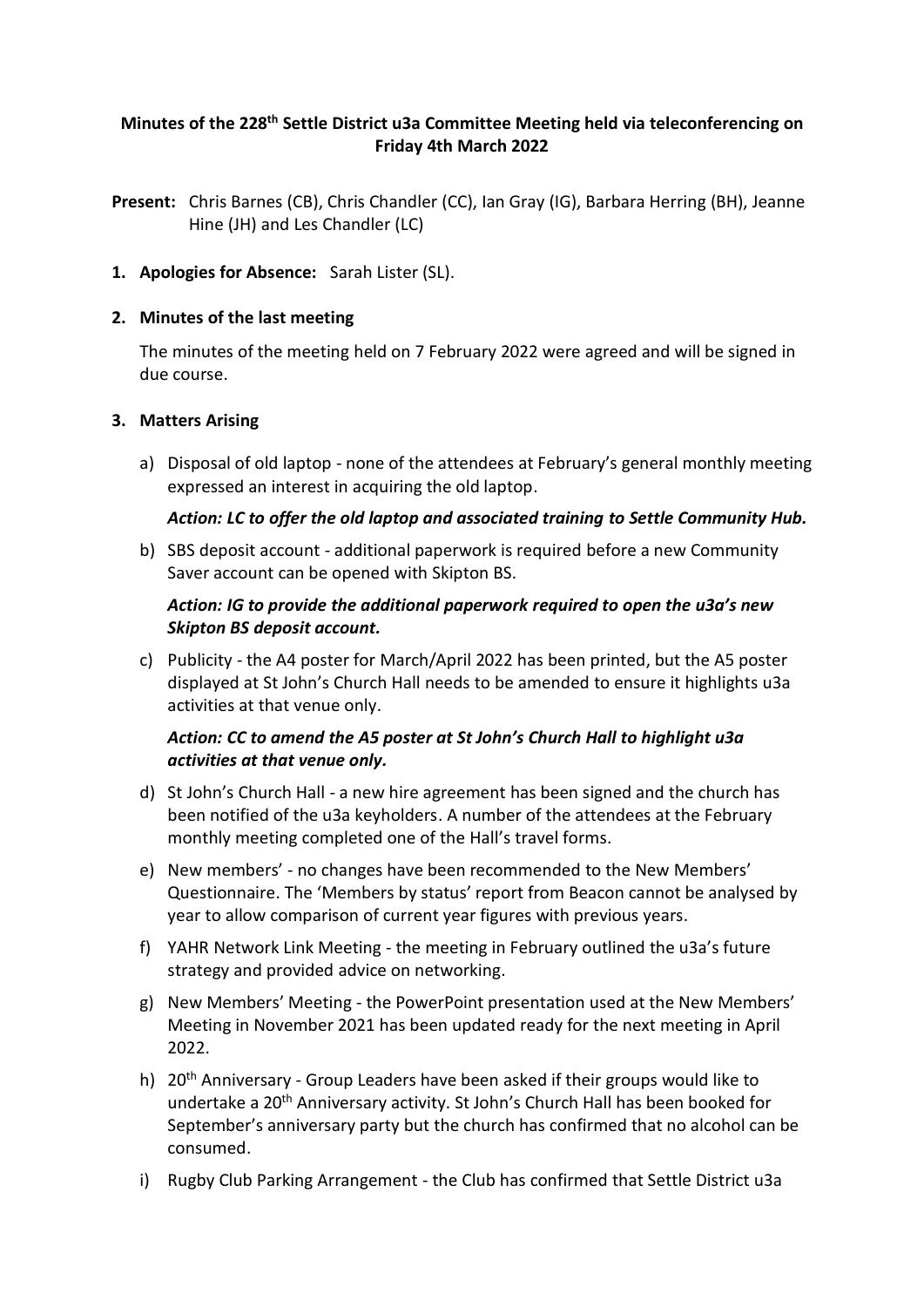members can continue to use the Club car park when attending off-site activities. The Club has also confirmed the cost of the parking arrangement at £100/year, payable in advance on 1 July each year.

# **4. Reports**

- a) Chair
	- Nothing to report.
- b) Secretary
	- Nothing to report.
- c) Treasurer
	- The bank reconciliation was noted. The balances to date are:

| <b>HSBC</b> | £7,817.05 |
|-------------|-----------|
| Skipton BS  | £5,785.55 |

- The total 'national' u3a bill for the year, including the capitation fee and charges for the *Third Age Magazine* and Beacon hosting, will be approximately £3,000.
- Expenditure on rents in the year to date has been lower than anticipated thanks to the efforts of the Group Coordinator and Group Leaders in finding alternative, cheaper accommodation for group meetings.
- Group meetings: the income from group meetings currently stands at £2,489.20.
- NatWest Community Bank Account: this would provide Settle District u3a with dual authorisation online banking and cash deposit facilities at the local Post Office. Any u3a member with a NatWest account is eligible to apply.

# *Action: NatWest joint account holders LC/CC to apply for a NatWest Community Bank Account on behalf of Settle District u3a.*

- d) Group Co-ordinator
	- Painting Group the revamped group now has 21 members.
	- Dog Walking Group the new group is now meeting twice a month, on the second and fourth Thursdays.
	- Beginners and Rusty French both groups will be taking a break during April.
	- Theatre Visits Group it's been suggested that the Theatre Visits Group should be revived.

# *Action: JH to canvass members to see if anyone would be prepared to lead the Theatre Visits Group.*

- e) Membership Secretary
	- The current membership now stands at 403, just 4 short of the total when covid struck in March 2020.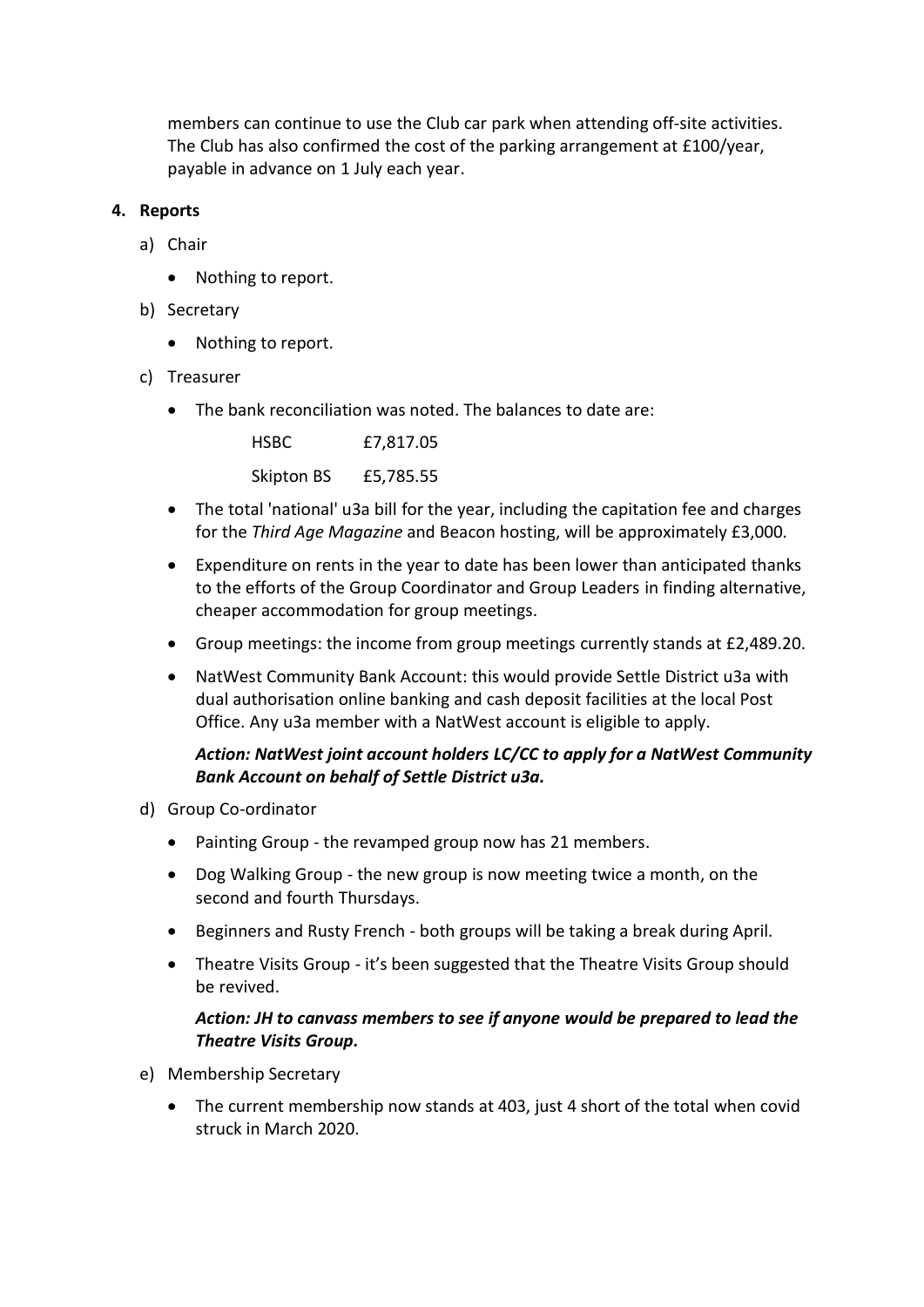• In publicity terms it would be helpful to know where new members heard about Settle District u3a.

# *Action: the question 'Where did you hear about Settle District u3a?' to be added to the membership application form.*

• New members joining since the last Spring New Members' Meeting need to be invited to the meeting in April 2022.

# *Action: IG to invite members joining since the last Spring New Members' Meeting to the meeting in April 2022, and CC to notify IG of the relevant contact details.*

- f) National u3a
	- Workshops committee members can register for the following workshops on the u3a Trust website:
		- Running your u3a Information for Trustees: 1 April 2022
		- Finance Matters: 5 April 2022
		- Keeping It Legal: 6 April 2022
		- Growth Matters: 13 April 2022
		- Polls, Screen share and Breakout rooms on Zoom: 27 April 2022
		- Recruiting and Valuing Volunteers: 29 April 2022
	- Toolkits the Retention and Recruitment toolkit has been expanded to include guidance on "making your committee bigger and better" and "how to make your u3a more inclusive".
- g) YAHR
	- Nothing to report.
- h) WestNet
	- Nothing to report.

### **5. Newsletter**

The March 2022 Newsletter was approved.

### **6. Monthly Meeting**

The speaker for the March monthly meeting has asked for copies of the risk assessment for the event.

# *Action: LC to review, and update where required, the general and covid risk assessments for monthly meetings at St John's Church Hall and forward them to CB for onward transmission to the speaker for the March monthly meeting.*

The speaker has provided a background note to support the Chair's introduction to the meeting.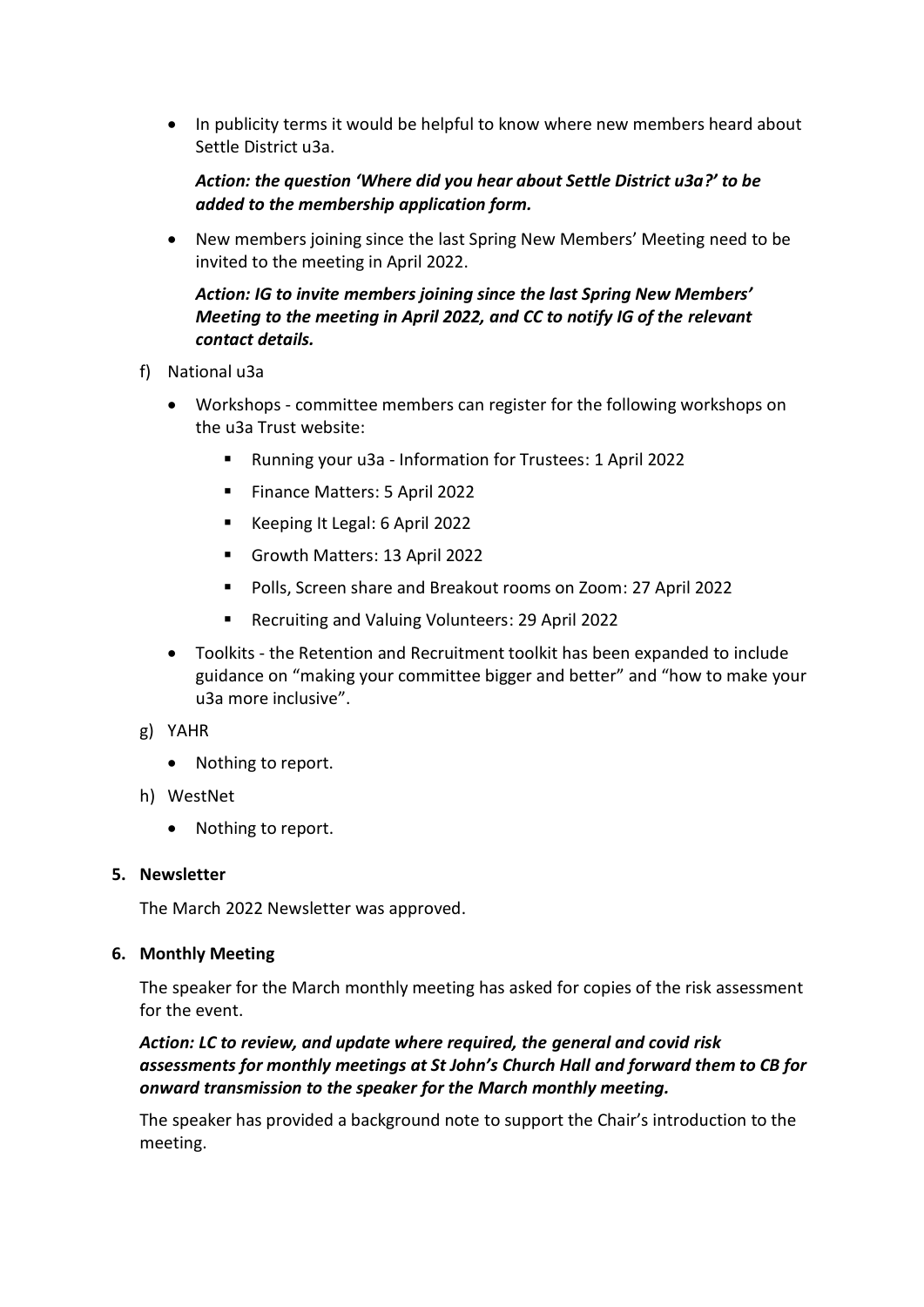# *Action: CB to forward the background note provided by the speaker to IG to support his introduction to the March monthly meeting.*

Because the Treasurer is unable to attend the meeting the cash box will need to be collected prior to the event.

# *Action: IG to collect the cash box for the March monthly meeting from the Treasurer.*

The programme of monthly meetings for 2022-23 was approved.

### **7. Publicity**

Another volunteer has been recruited for poster distribution. Volunteers now need to be allocated to each site.

### *Action: CC to forward the list of poster sites to IG.*

### **8. Coronavirus Pandemic**

Group Leaders need to be advised of the action to take when notified by a group member that they have tested positive for coronavirus following a group meeting.

*Action: IG to advise Group Leaders that when advised by a group member that they have tested positive for coronavirus following a group meeting they should notify the other members attending the meeting and advise them to follow current government advice on staying safe [\[https://www.gov.uk/government/publications/covid-19](https://www.gov.uk/government/publications/covid-19-people-with-covid-19-and-their-contacts/covid-19-people-with-covid-19-and-their-contacts) [people-with-covid-19-and-their-contacts/covid-19-people-with-covid-19-and-their](https://www.gov.uk/government/publications/covid-19-people-with-covid-19-and-their-contacts/covid-19-people-with-covid-19-and-their-contacts)[contacts\]](https://www.gov.uk/government/publications/covid-19-people-with-covid-19-and-their-contacts/covid-19-people-with-covid-19-and-their-contacts).*

### **9. 20th Anniversary**

St John's Church Hall has been booked for the extended monthly meeting/anniversary party in September 2022.

# *Action: JH to investigate the possibility of a special cake being prepared for the anniversary party.*

*Action: IG to ask, at the March monthly meeting, for volunteers to help plan and deliver the anniversary party in September.*

Several Group Leaders have indicated their intention to arrange special events to mark the 20<sup>th</sup> anniversary.

# *Action: IG to ask Group Leaders to keep the committee informed of progress with the special events arranged to mark the 20th anniversary.*

### **10. Aide Memoire**

• Gift Aid claim: preparation of the claim is in hand.

# *Action: BH and CC to submit the gift aid claim for the year as soon as it is finalised.*

• New Member's Meeting: the Quaker Meeting Room has been booked for 2.30 pm to 4.00 pm on 8 April 2022. Tea, coffee and biscuits will be offered to attendees.